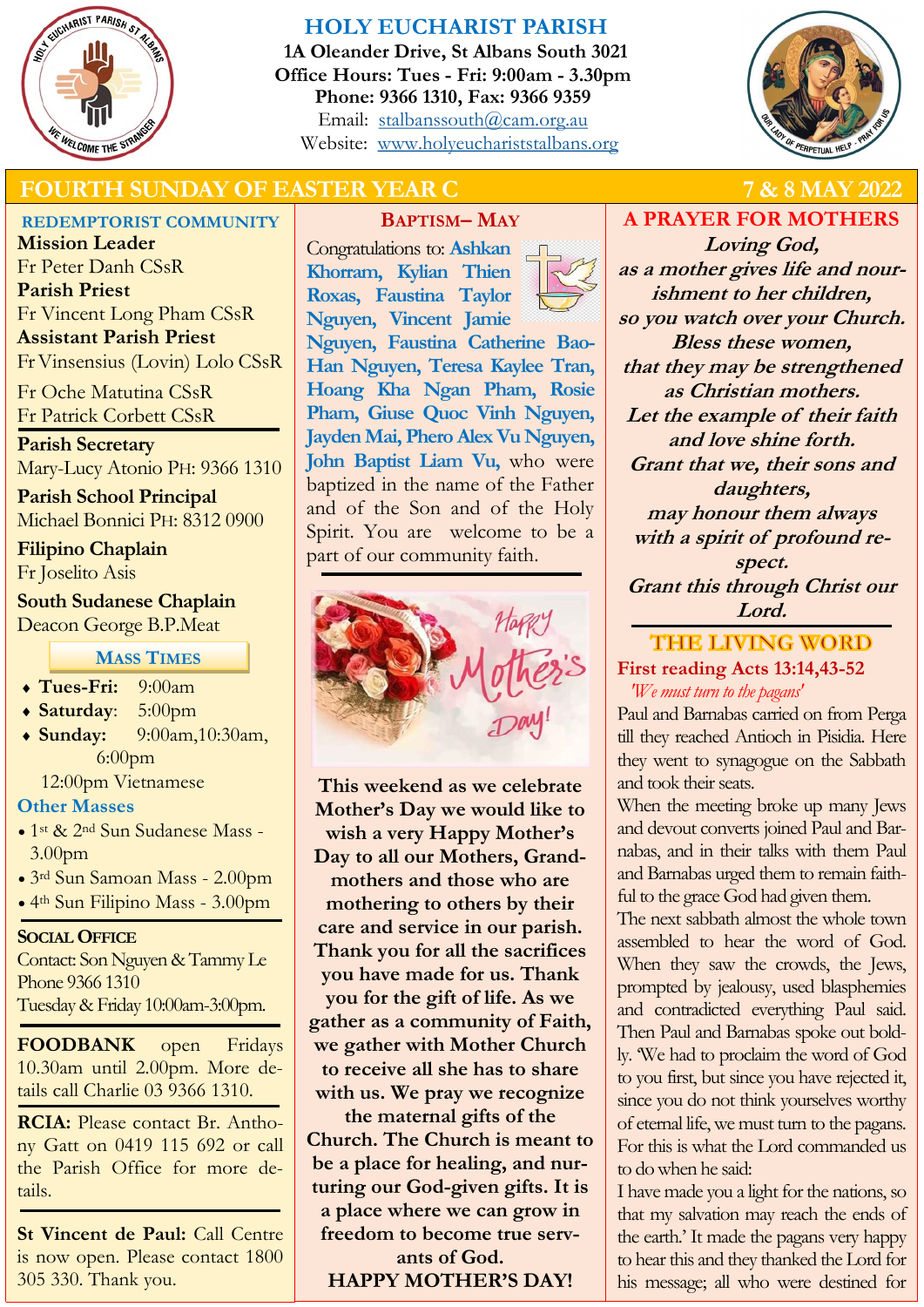eternal life became believers. Thus the word of the Lord spread through the whole countryside. But the Jews worked upon some of the devout women of the upper classes and the leading men of the city and persuaded them to turn against Paul and Barnabas and expel them from their territory. So they shook the dust from their feet in defiance and went off to Iconium; but the disciples were filled with joy and the Holy Spirit.

### **Responsorial Psalm Ps. 99(100):1-3,5**

**We are his people, the sheep of his flock.** Cry out with joy to the Lord, all the earth. Serve the Lord with gladness. Come before him, singing for joy.

**We are his people, the sheep of his flock.** Know that he, the Lord, is God. He made us, we belong to him, we are his people, the sheep of his flock.

## **We are his people, the sheep of his flock.** Indeed, how good is the Lord, eternal his merciful love. He is faithful from age to age.

**We are his people, the sheep of his flock.**

## **Second reading Apocalypse 7:9,14-17**

## *The Lamb will be their shepherd and will lead them to springs of living water*

I, John, saw a huge number, impossible to count, of people from every nation, race, tribe and language; they were standing in front of the throne and in front of the Lamb, dressed in white robes and holding palms in their hands. One of the elders said, 'These are the people who have been through the great persecution, and because they have washed their robes white again in the blood of the Lamb, they now stand in front of God's throne and serve him day and night in his sanctuary; and the One who sits on the throne will spread his tent over them. They will never hunger or thirst again; neither the sun nor scorching wind will ever plague them, because the Lamb who is at the throne will be their shepherd and will lead them to springs of living water; and God will wipe away all tears from their eyes.'

### **Gospel Acclamation John 10:14**

Alleluia, alleluia! I am the good shepherd, says the Lord; I know my sheep, and mine know me. Alleluia!

# **Gospel John 10:27-30**

## *I know my sheep and they follow me*

Jesus said: 'The sheep that belong to me listen to my voice; I know them and they follow me. I give them eternal life; they will never be lost and no one will ever steal them from me. The Father who gave them to me is greater than anyone, and no one can steal from the Father. The Father and I are one.

## **REFLECTION ON THE GOSPEL**

Context is important for understanding each Sunday's gospel. Earlier in this chapter (John 10:11), Jesus has announced, "I am the good shepherd" and some of the features of the earlier part of the chapter recur in today's gospel selection.

Strangely enough, for the earliest readers of John's gospel, the

term "˜good shepherd' was something of a contradiction in terms. Most shepherds were known to trespass on the property of others. They thus broke the law and were considered "˜unclean' according to the Jewish purity laws. A positive image of the shepherd is nonetheless present in Israel's prophetic tradition.

Today's gospel reading has Jesus say: "The sheep that belong to me listen to my voice; I know them and they follow me." Later, in John's empty tomb story, Mary Magdalene listens to the voice of Jesus and comes to recognition when he calls her by name. This identifies her as one of Jesus' own who knows his voice. Her faithful following of Jesus finds expression in her presence at the foot of the cross, as well as her subsequent visit to the tomb.

Eternal life and the oneness of Jesus with God, imaged here as "˜the Father', are also features of today's gospel. Both are recurrent themes in John's gospel. The promise of life in Jesus first appears in the prologue to the gospel, as does the oneness of the "˜Word' and God.

In John 10:10, Jesus announces: "I have come that they may have life and have it abundantly." Eternal life is abundant, never -ending life. It is the inheritance of those who hear his voice. It is important to note that the translation "˜listen to my voice' misses some of the resonances of the Greek verb used in the opening verse: "˜hear my voice' is a better translation. To hear is to follow through with action.

# **By Veronica Lawson RSM**

# **POPE TELLS CATHOLIC PHARMACISTS THEY PLAY A CRUCIAL SOCIAL ROLE**

**Meeting with members of the International Federation of Catholic Pharmacists, Pope Francis highlights the crucial role this professional category plays in society, which has been further confirmed during the Covid-19 pandemic.**

Pope Francis has praised pharmacists for their engagement during the COVID-19 pandemic, recalling that they play a critical social role in society. "Pharmacists are like a 'bridge' between citizens and the health system", he said.

His remarks came during an audience on Monday with 15 members of the International Federation of Catholic Pharmacists.

In his address, the Holy Father noted that the COVID-19 pandemic has put pharmacists "at the forefront" and has encouraged them support each other.

In this regard, he congratulated the Federation for taking the opportunity of the crisis to give a new impulse to its associative commitment which, he noted, "is typical of the Catholic tradition."

### **Making healthcare more human**

Speaking about their social role, the Pope said pharmacists offer a twofold contribution to the common good. On the one hand, they lighten the burden on the health system, while on the other they "ease social tension".

"Of course, this role must be played with great prudence and professionality, but for people closeness, advice and the familiarity that should be typical of 'human-sized' health care is a very important aspect," he remarked.

*"Citizens, often at a lost, have found in you a point of reference for assistance,*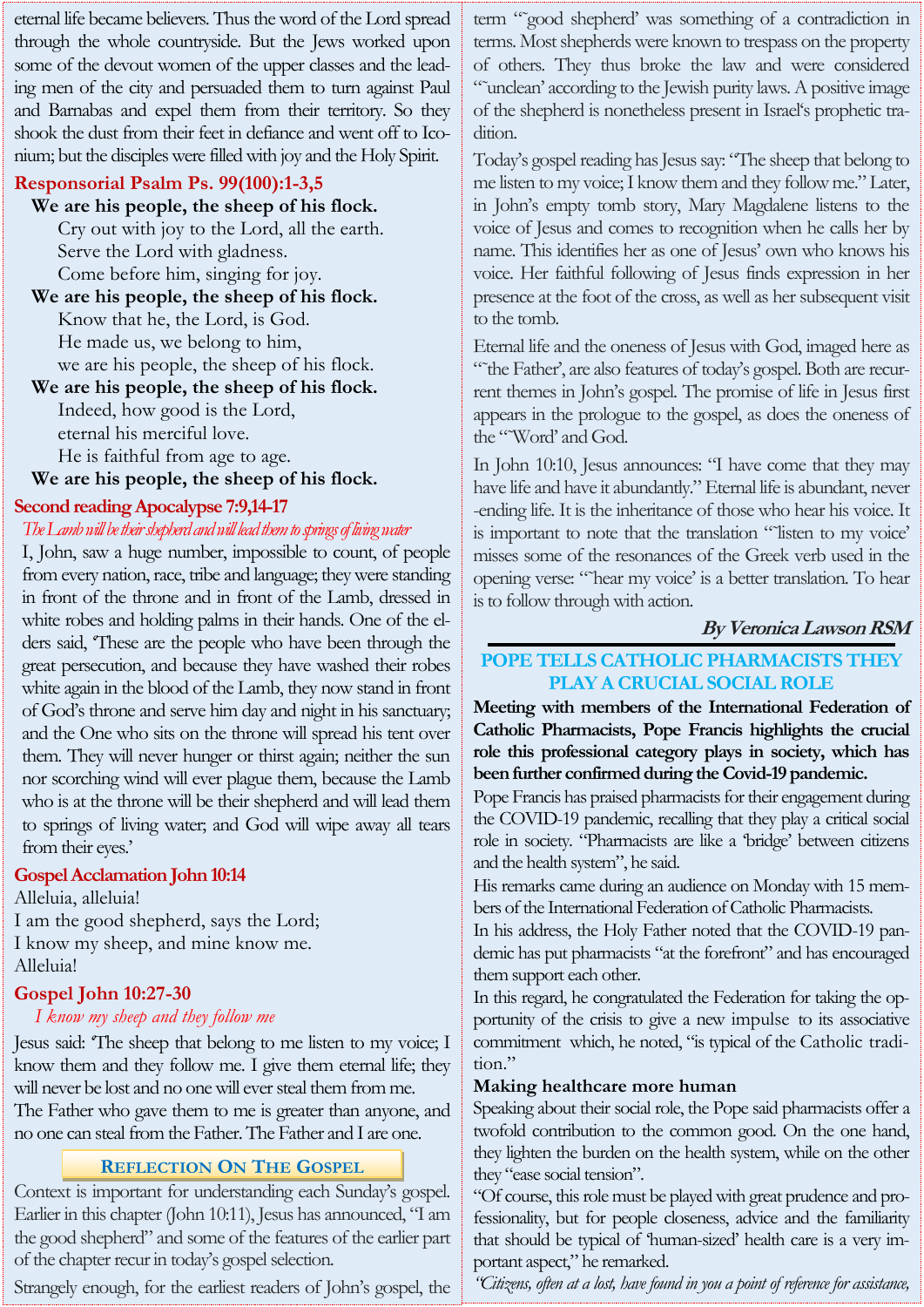*advice, and information. In the neighborhoods, pharmacists are on hand; they are near home; they are more familiar, closer."*

## **Converting people to an integral ecology**

Pope Francis further called attention to the contribution that pharmacists can make to converting people "to an integral ecolo $gy$ ".

*"We are all called to learn a lifestyle that is more respectful of the environment in which God has placed us, of our common home. A healthy way of eating and, in general, of living is also part of this lifestyle."*

## **Educating toward healthier lifestyles**

He therefore remarked that pharmacists can "educate" people to leading a healthier life, also inspired by the knowledge and practices of other cultures such as those of the East, or those of the native peoples of America.

Pharmacists, the Pope added, can also help us to "unmask misleading information on false 'well-being'" and educate us to a truly "good life", "which is not a privilege of a few but within everyone's reach."

Pope Francis concluded by entrusting the Catholic pharmacists to the intercession of the Virgin Mary and their patron, Saint Giovanni Leonardi.

## **By Lisa Zengarini**

# **A MOTHER'S HEART**

Several years ago, a young woman began to have debilitating headaches daily. When her doctor conducted tests, it was found that she had a rare neuro eye disorder, and had begun losing her peripheral eye sight. If medication didn't work, she might need to have a shunt implanted in her brain and could go blind. After a year of medical treatment, with her symptoms unabated, she traveled with her mother to Lourdes. Upon entering the frigid spring at the Shrine where Our Lady appeared, a feeling of warmth permeated her body and she experienced a deep sense of peace. Her symptoms vanished, she has been in remission ever since, and some of her peripheral eyesight was even restored.

Although this event actually happened in my own life, in his new book *[How They Love Mary](https://www.sophiainstitute.com/products/item/how-they-love-mary)*, Father Edward Looney reveals 28 lifechanging stories of devotion to Mary in the lives of holy men and women that he "met along the way." The lives of some, like Blessed Solanus Casey, were actually saved through the Blessed Mother's intervention. When Our Lady interceded for others, like Saint Thérèse of Lisieux, Saint Francis de Sales, Mother Angelica, and Venerable Father Patrick Peyton, C.S.C., they experienced physical, spiritual, emotional, or psychological healings.

One fascinating example of Mother Mary's care took place in the United States. Adele Brise, a Belgian immigrant to Wisconsin, saw Our Lady three times. The third time Our Lady appeared to Adele, she spoke to her, saying:

"I am the Queen of Heaven who prays for the conversion of sinners and I wish you to do the same. You received Holy Communion this morning and that is well, but you must do more, make a general confession and offer your Holy Communion for the conversion of sinners. If they do not convert and do penance, my Son will be obliged to punish them."

In her maternal love, Mary always seeks out her children, especially those who are broken or who have gone astray; mothers show the greatest concern when their children need them the most. Mary invites us to also take part in her mission of prayer and work as spiritual mothers of souls through frequent or daily Mass and offering our Holy Communions for those who have wandered away from God. Especially in these times, we should consider scheduling an appointment with a priest to make a [general con](https://catholicexchange.com/what-is-a-general-confession/)[fession,](https://catholicexchange.com/what-is-a-general-confession/) which is where one confesses all the sins of their life (or an extended period, like a year).

At her First Communion, Adele promised that she would become a religious and work in the foreign missions. Now, in her twenties, Adele was busy helping her family of origin with household tasks and farm work. Fr. Looney recounts how the Blessed Mother challenged Adele:

"Mary remembering Adele's promise made on the occasion of her First Communion asked Adele, 'What are you doing here in idleness while your companions are working in the vineyard of my Son?' Adele began to weep and responded, 'What more can I do, dear lady?' The answer, 'Gather the children in this wild country and teach them what they should know for salvation.' Adele queried, 'But how shall I teach them who know so little myself?' The Queen of Heaven responded, 'Teach them their catechism, how to sign themselves with the sign of the Cross, and how to approach the sacraments; that is what I wish you to do. Go and fear nothing, I will help you.'"

These words of Our Lady were the impetus Adele needed to spend the rest of her life teaching souls about the Faith. It especially inspired Adele and the townspeople she'd ministered to on the night of the great Chicago fire—October 8, 1871. While flames were raging there, they also ravaged Adele's area in Peshtigo, Wisconsin. It was the most widespread and destructive fire in United States history. In fact, the situation appeared hopeless as the fire even went across a body of water! Adele, along with many families with small children, sought recourse in Mother Mary's intercession. They carried a statue of Our Lady in procession around the property of the Chapel of Our Lady of Good Help and prayed the Rosary on their knees throughout the night. Although there was devastation surrounding them, those who invoked the Blessed Mother's intercession were saved. Rain came in the morning, and the sanctuary and grounds were also miraculously spared.

In his thirty inspiring meditations, which guide readers closer to the Mother of God, Father Looney also provides real-world tips from holy men and women on how to love Mary in their everyday lives. From Saint Thomas Aquinas to Caryll Houselander to Sister Clare Crockett, the social media sensation, examples on honoring our Blessed Mother are shared—through consecration prayers, songs, and a myriad of other practical ways. Father Looney reflects,

"I know that as my life progresses, my love for Mary will only grow, and it will definitely take many forms of expressions. Yes, devotionally with prayers like the rosary, novenas, or litanies (I've written a good number of devotional books), to being clothed with the protection of Mary (scapular, miraculous medal), to pilgrimage, and more study. I always ask Mary to help me love Jesus. With all the ways we can love Mary, I hope that the Fulton Sheen quote may one day be the same words I hear when I meet the Lord face to face: 'My mother has told me a lot about you."'

Sometimes we tend to complicate things (I resemble that remark)! However, when it comes to devotion to Our Lady, the saints simplify it best. As Saint Mother Teresa of Calcutta "No Mary, no Jesus." Regardless of our vocation, each of us is able to share the truths of our Faith with those we come into contact with, as well